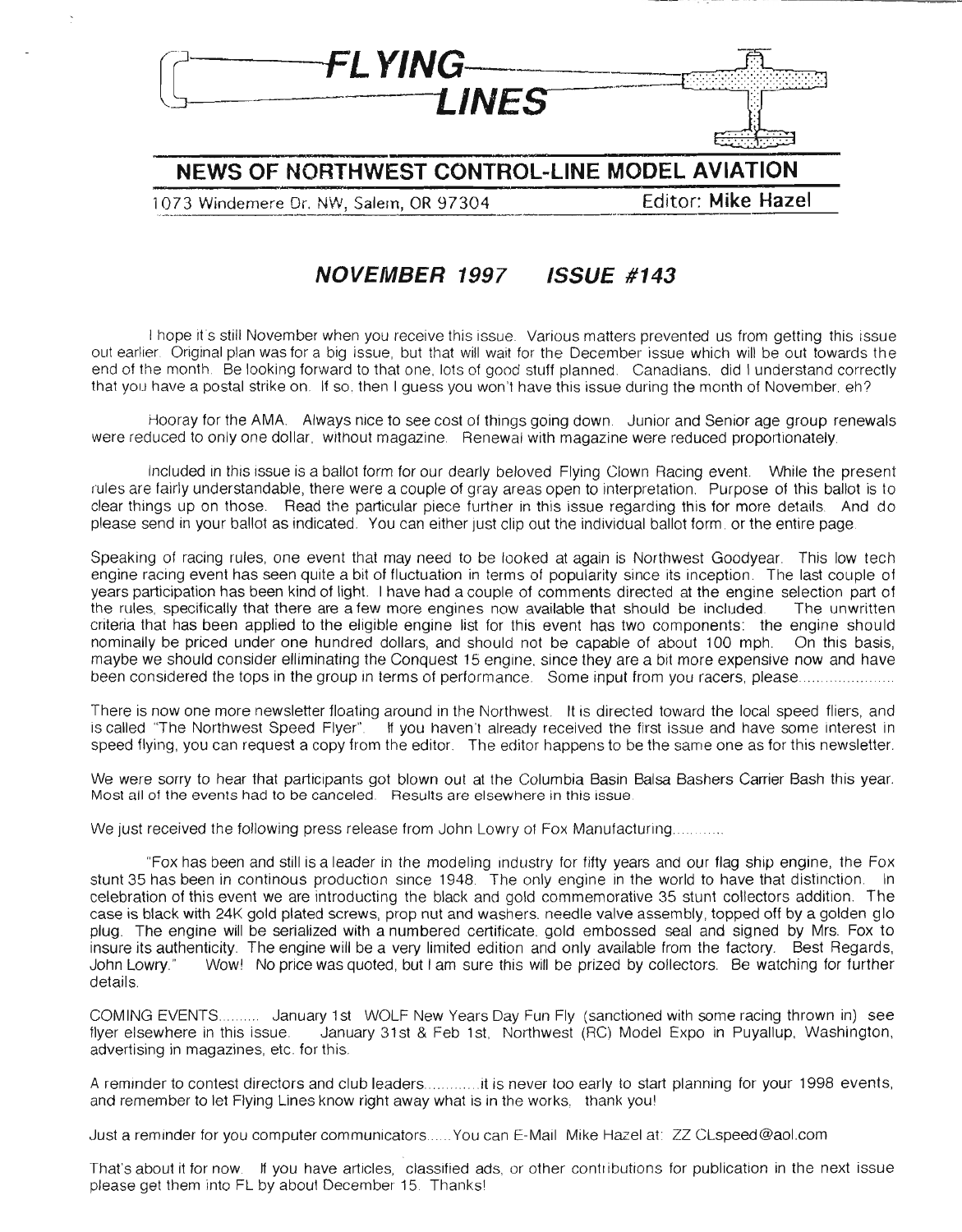#### CONTEST RESULTS

#### *DESERT CRRRIER BIlSH IJII, RICHLIlNO, WIlSHINGTON, OCTOBER* 4 c- 5, 1997

Due to extreme winds, most events were canceled, including Carrier.

|    | NW FLYING CLOWN RACE (3 ENTRIES) |     | <b>OLD TIME STUNT (1 ENTRY)</b> |                |  |
|----|----------------------------------|-----|---------------------------------|----------------|--|
| 11 | TODD RYAN                        | 290 | -11 -                           | DAUID THOMPSON |  |
| 2) | JOE BICE                         | 274 |                                 |                |  |
| 3) | TASHA HOWELL                     | 198 |                                 |                |  |
|    |                                  |     |                                 |                |  |

*REIlLL Y RIlCING/FRLL FOLLIES, PORTLIlNO, OREGON OCTOBER* 11 c- 12, 1997

| MOUSE RACE I - JR ( O ENTRIES )                                             |
|-----------------------------------------------------------------------------|
| MOUSE RACE I SR-OP (3 ENTRIES)                                              |
| 1) NITROHOLICS TEAM<br>2) CLEAVER BROS TEAM<br>3) HA HA RACING TEAM<br>8:31 |
| MOUSE RACE CLASS II (2 ENTRIES)                                             |
| 1) CLEAVER BROS TEAM 12:11.5<br>2) NITROHOLICS TEAM - - 13:38.91            |
| FLYING CLOWN RACE (2 ENTRIES)                                               |
| 1) CLEAVER BROS TEAM 222 LAPS<br>2) NITROHOLICS TEAM 174                    |
| AMA GOODYEAR (1 ENTRY)                                                      |
| 1) CLEAVER BROS TEAM (HEAT) 4:20.06                                         |
| NW SPORT RACE (1 ENTRY)                                                     |
| 1) NITROHOLICS TEAM (HEAT) 5:38.32                                          |
| NW SUPER SPORT RACE (2 ENTRIES)                                             |
|                                                                             |

2) CLEAVER BROS TEAM 7:12.50 AMA RAT RACE (2 ENTRIES) 1) NITROHOLICS TEAM 6:48.59 2) CLEAVER BROS TEAM 19 LAPS PRECISION AEROBATICS-BEGINNER (1 ENTRY) MES NORLING 78.5 PRECISION AEROBATICS-INTERMEDIATE (NO ENTRIES)

AMA SLOW RAT RACE (2 ENTRIES)

7:02.09

1) N/TROHOLICS TEAM

PRECISION AEROBATICS-ADVANCED (6 ENTRIES)

| 1) | DAN RUTHERFORD     | 474.5 |
|----|--------------------|-------|
| 2) | <b>SCOTT RIESE</b> | 438.5 |
| 3) | JERRY EICHTEN      | 426   |
| 4) | <b>GARY HARRIS</b> | 404   |

PRECISION AEROBATICS-EXPERT (4 ENTRIES)

| 1)     | DON MCCLAVE | 538   |
|--------|-------------|-------|
| 2)     | HOWARD RUSH | 518.5 |
| 3)     | JOHN LEIDLE | 493.5 |
| $\sim$ |             |       |

4) LEE UBERBACHER 458

SUBSCRIPTION EXPIRATION DEPARTMENT RENEWAL IS \$13 USA, AND \$15 CANADA (USA FONDS) THIS IS THE LAST ISSUE FOR THE FOLLOWiNG .

| MALCOLM BAUGH, CHRIS COX, |                | <b>BRUCE DUNCAN.</b> | JOHN HALL.         | DON McCLAVE, |
|---------------------------|----------------|----------------------|--------------------|--------------|
| <b>SHAWN MAGRINI.</b>     | DENNIS PATERA. | DAVE ROYER.          | <b>DONALD WEST</b> |              |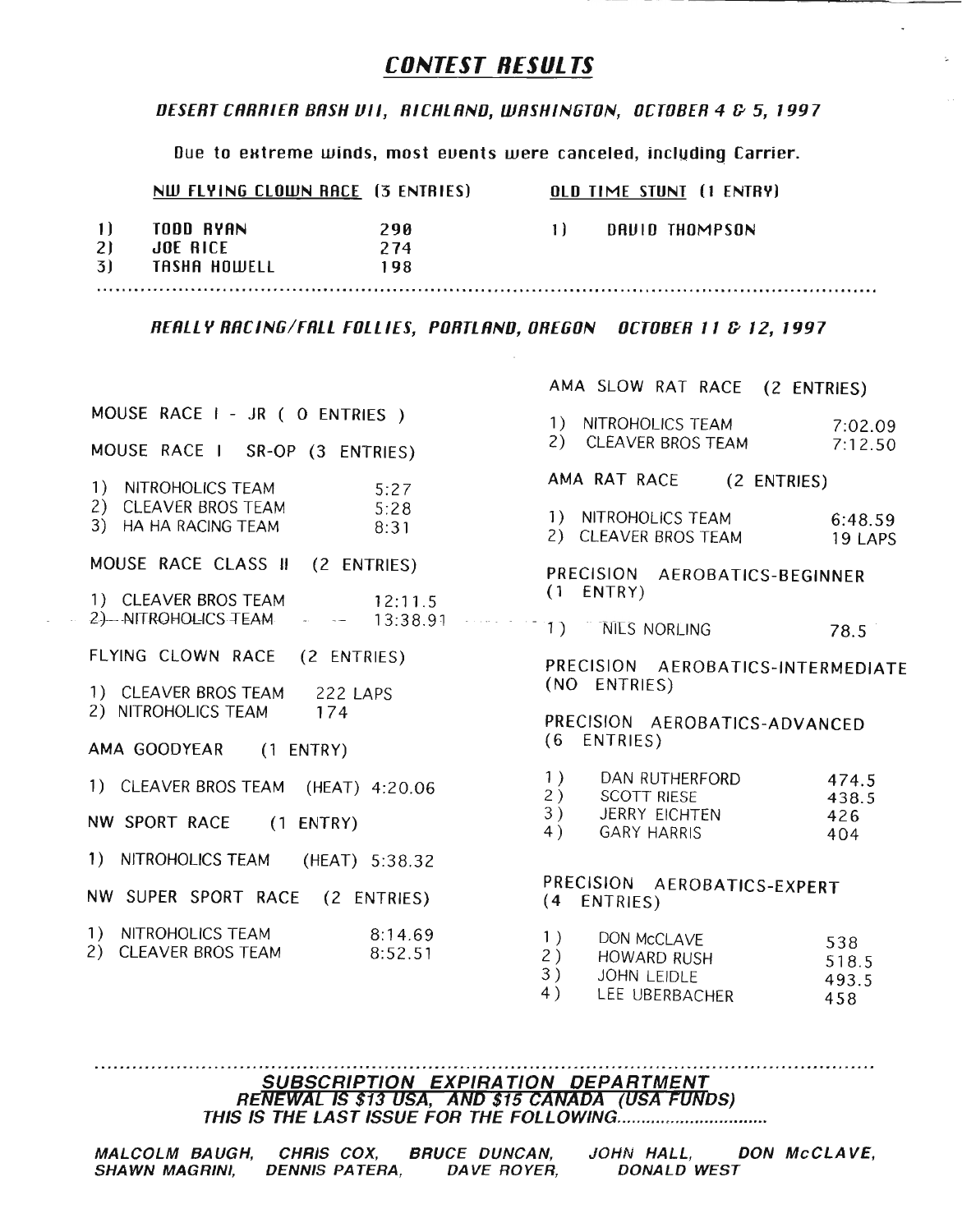

Modeling thought for the month: The simple things you see are all complicated.

 $-$  The Who

### Unsung heroics

We load up the car and head out the flying field. It's as natural as reversing the controls when the plane is upside down. We don't think about it.

Then somebody digs a trench through the flying field and that routine act becomes a major problem.

Then people like Scott Riese step in.

Scott  $-$  with the help of several other Northwest Fireballs  $-$  performed serious heroics this fall in getting the Delta Park field in Portland repaired and ready for the Really Racing/ Fall Follies contest.

It seems that the Park Department didn't know the Sewer Department had dug up the circle. The Sewer Department didn't know anybody used it. And the contractor was just gonna fill the hole and leave the dirt there. And so on ... until President Riese and the other Fireballs (Jim Drury, Jim Cameron, Mark Hansen, etc.) started rattling cages and shaking trees.

By Oct. 11-12, the circle was patched, sealcoated and ready for use, and the contest came off without a hitch.

There are people like Scott in every club, who quietly get the most important jobs done without complaint and make it so that we can all just load up and head out to the field. You know who they are - do they know you appreciate their work?

Scott Riese has decided to step down as Fireballs president as of Jan. 1. He'll be tough to replace.

Speaking of that fall contest, let's call it "bittersweet."

The weather, which had threatened, turned out to be fine for both racing and aerobatics. The field, which had been torn up, got fixed.

That was sweet. Also sweet was the good turnout of precision aerobatics pilots on Sunday. And some great races all day long on Saturday.

What was not so sweet was that many of the Northwest's racers were unable to attend the contest. There were all sorts of good reasons  $$ work conflicts, weather and field apprehensions, cost of travel, etc. The Eugene Prop Spinners and Northwest Fireballs ended up swallowing a considerable financial loss.

Racing is one of those activities that seems to be susceptible to sharp ups and downs of attendance. Only one or two teams being unable to come can have quite an effect on the contest.

Anyway, there were no juniors present, so the junior mouse was scrapped - and probably will be dropped from the schedule next year.

There were, however, two teams that came to race in nearly every class, so, despite the dismally low turnout, there were actually a number of great races. We had fun, and we're sorry some others were unable to join us.

We're not worried though  $-$  racing entry was strong at the Raider Roundup in September (arrg! We had to miss *that* one!) and the National Control Line Racing Association reports that entries were up at the Nats, too.

Want to buy an OK Cub engine? There actually are a few available, at the price of \$14.95. For a catalog, send \$2 to: OK Metal Model Products, P.O. Box 355, Mohawk, NY 13407.

Speed fliers in the Northwest are receiving a new newsletter tailored to their specific interests. You can get a copy by writing FL editor Mike Hazel. Some good info!

The List is a huge, comprehensive mailing list of the Northwest's Control-Line fliers and hobby shops and the national CL industry. It is being updated constantly, but is due for a major overhaul in 1998. Send any updates you know of: New or departed modelers, shops, companies, etec., to the address below.

Now, your columnist is heading out to the shop for more work on the ugliest project of the year: A few days ago a poorly mounted set of three shelves fell off the wall on top of yours truly, spilling (no joke) about 10,000 nuts, bolts, knife blades, landing gear clips, cotter keys, paint cans, engine parts, etc., not just onto the floor but *into* several boxes of balsa, recyclable combat plane parts, etc. You talk about a cleanup and resorting job!

Send comments, questions, and topics for discussion to John Thompson, 2456 Quince St., Eugene, OR 97404...e-mail *Jolin4051@aol.com.*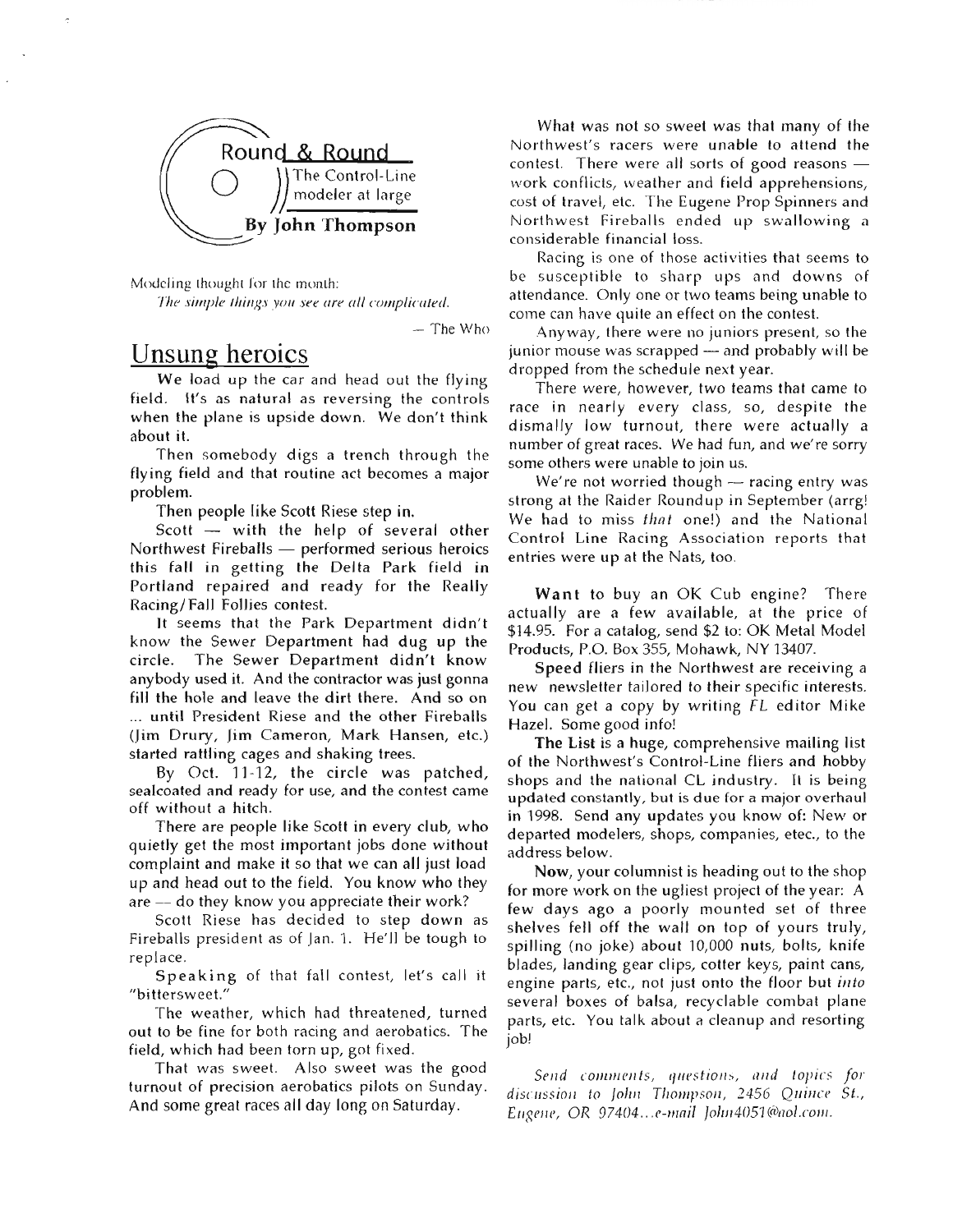

A flurry of late-season activity juggled the standings in nearly every CL event. Lots of fliers were active, and the competition was hot and heavy in late August, September and October. The Raider Roundup in Kent, Wash. was a major points juggler, and there were smaller contests in the Vancouver, B.C area, Richland, Wash., and Portland.

Contests counted to date: March 9, Coquitlam, B.C.; March 15, Richland, Wash.; April 6, Richmond, B.C; April 20, Mission, B.C.; April 20, Portland, Ore.; May 10, Vancouver, B.C; May 23- 25, Roseburg, Ore.; June 14-15, Kent, Wash.; June 28-29, Snohomish, Wash.; July 6, Mission; July 19- 20, Coquitlam; July 26, Richmond; Aug. 10, Mission; Aug. 23-24, Salem, Ore.; Aug. 31, Vancouver, B.C; Sept. 13-14, Kent; Sept. 29, Vancouver, B.C; Oct. 4-5, Richland; Oct. 11-12, Portland.

Following are the standings for updated events:

#### **1997 STANDINGS**

through Oct. 26

| <b>MOUSE RACE CLASS I</b>  |    |
|----------------------------|----|
| 1. Stephen Cox             | 35 |
| 2. Bruce Duncan            | 34 |
| 3. Paul Gibeault           | 31 |
| 4. James Cox               | 22 |
| Todd Ryan                  | 22 |
| <b>MOUSE RACE CLASS II</b> |    |
| 1. James Cox               | 17 |
| 2. Travis Morgan           | 15 |
| 3. Stephen Cox             | 14 |
| 4. Cleaver Team            | 2  |
| 5. Nitroholics Racing Team | 1  |
| AMA SCALE RACE (GOODYEAR)  |    |
| 1. Cleaver Team            | 4  |
| 2. S&S Racing Team         | 1  |
| <b>SLOW RAT RACE</b>       |    |
| 1. Nitroholics Racing Team |    |
| 2. Cleaver Team            |    |
| <b>RAT RACE</b>            |    |

| 1. Cleaver Team                               | 3              |
|-----------------------------------------------|----------------|
| 2. Nitroholics Racing Team                    | $\overline{2}$ |
| NORTHWEST SPORT RACE                          |                |
| 1. Paul Gibeault                              | 28             |
| 2. Todd Ryan                                  | 19             |
| 3. Ron Salo                                   | 18             |
| 4. Nitroholics Racing Team                    | 16             |
| Henry Hajdik                                  | 16             |
| James Cox                                     | 16             |
| NORTHWEST SUPER SPORT RACE                    |                |
| 1. Todd Ryan                                  | 11             |
|                                               | 10             |
| 2. S&S Racing Team<br>Nitroholics Racing Team | 10             |
| 4. Cleaver Team                               | 7              |
|                                               | 2              |
| 5. Rich McConnell                             |                |
| <b>CLOWN RACE</b>                             |                |
| 1. Todd Ryan                                  | 39             |
| 2. Stephen Cox                                | 27             |
| 3. Mike Conner                                | 24             |
| 4. S&S Racing                                 | 19             |
| 5. Rick Meadows                               | 16             |
| <u>OVERALL RACING</u>                         |                |
| 1. Todd Ryan                                  | 95             |
| 2. Stephen Cox                                | 72             |
| 3. Paul Gibeault                              | 65             |
| 4. Nitroholics Racing Team                    | 55             |
| <b>5. James Cox</b>                           | 51             |
| 6. S&S Racing Team                            | 41             |
| 7. Bruce Duncan                               | 40             |
| 8. Rick Meadows                               | 32             |
| 9. Mike Conner                                | 30             |
| 10. Joe Rice                                  | 27             |
| <b>PRECISION AEROBATICS</b>                   |                |
| 1. Chris Cox                                  | 38.25          |
| 2. Paul Walker                                | 31.5           |
| 3. Dan Rutherford                             | 23             |
| 4. Bob Parker                                 | 22.5           |
| 5. Jack Pitcher                               | 20.25          |
| <b>OLD-TIMESTUNT</b>                          |                |
| 1. Emil Kovac                                 | 24             |
| 2. Rich McConnell                             | 14             |
| 3. Mike Conner                                | 13             |
| 4. Bob Emmett                                 | 12             |
| 5. Dan Rutherford                             | 11             |
| <b>CLASSIC STUNT</b>                          |                |
| 1. Don McClave                                | 24             |
| 2. Rich McConnell                             | 7              |
| 3. Dan Rutherford                             | 5              |
| John Leidle                                   | 5              |
| 5. Lee Uberbacher                             | 4              |
| <b>OVERALL STUNT</b>                          |                |
| 1. Dan Rutherford                             | 39             |
| 2. Chris Cox                                  | 38.25          |
| 3. Bob Parker                                 | 37.5           |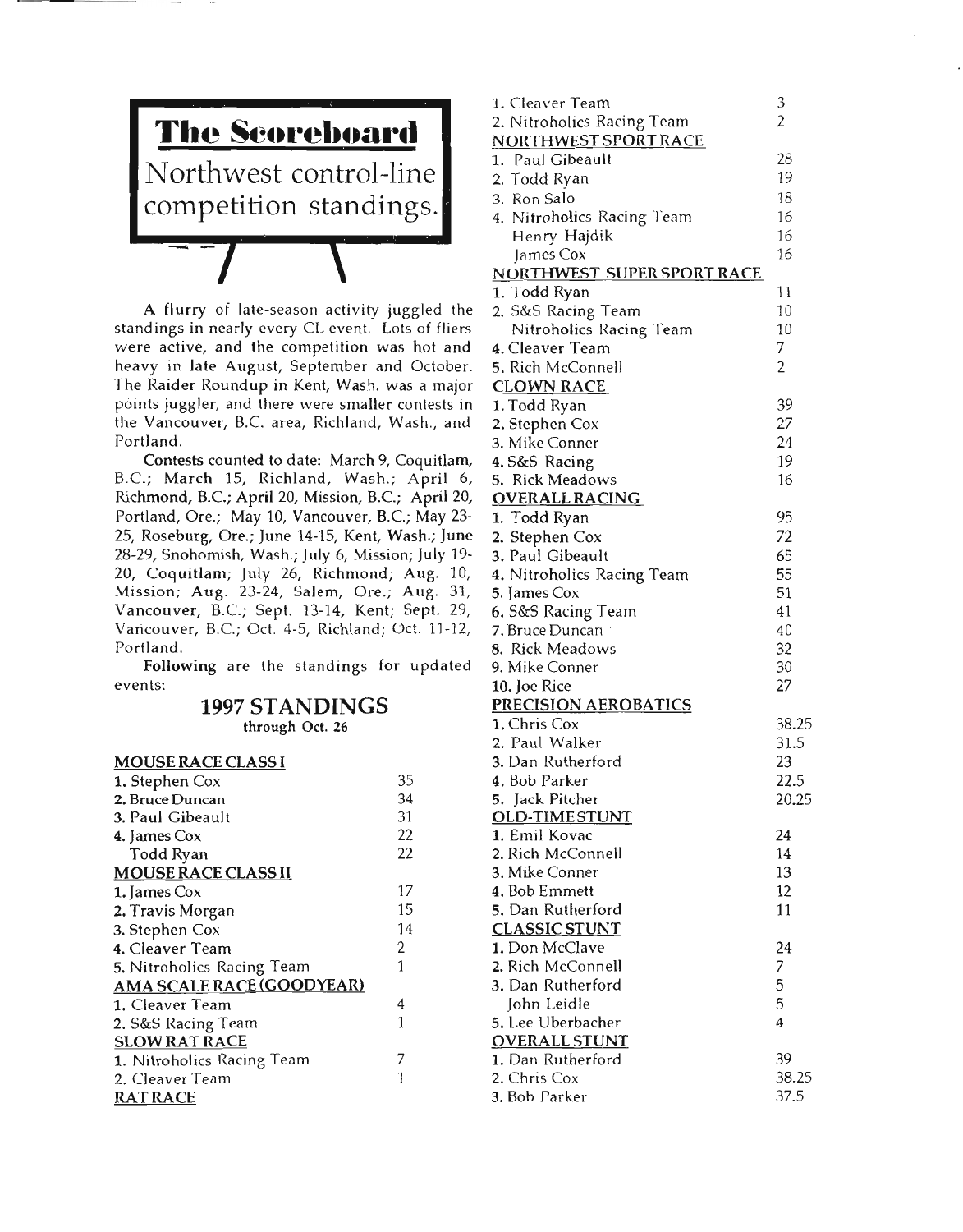| 4. Don McClave                | 34.5           |
|-------------------------------|----------------|
| 5. Paul Walker                | 31.5           |
| 6. Emil Kovak                 | 24             |
| 7. Rich McConnell             | 21             |
| 8. Jack Pitcher               | 20.25          |
| 9. John Leidle                | 20             |
| 10. Pat Johnston              | 19             |
| <b>VINTAGE DIESEL COMBAT</b>  |                |
| 1. Paul Dranfield             | 25             |
| 2. Mel Lyne                   | 21.5           |
| 3. Rick Meadows               | 17             |
| 4. Ken Burdick                | 12             |
| 5. Jeff Rein                  | 11             |
|                               |                |
| 1/2-A COMBAT                  |                |
| 1. Mel Lyne                   | 6              |
| 2. Jeff Rein                  | 5              |
| Tim Strom                     | 5              |
| 4. Ken Burdick                | 3              |
| Tom Strom                     | 3              |
| 80-MPH COMBAT                 |                |
| 1. Dick Salter                | 16             |
| Tom Strom                     | 16             |
| 3. Jeff Rein                  | 12             |
| 4. Rich McConnell             | 9              |
| 5. Rich Salter                | 8              |
| <b>OVERALL COMBAT</b>         |                |
| 1. Mel Lyne                   | 41.5           |
| 2. Jeff Rein                  | 29             |
| 3. Paul Dranfield             | 25             |
| 4. Tom Strom                  | 19             |
| 5. Rick Meadows               | 17             |
| 6. Dick Salter                | 16             |
| 7. Ken Burdick                | 15             |
| Gary Harris                   | 15             |
| 9. Henry Hajdik               | 10.5           |
| 10. Rich McConnell            | 9              |
| .15 NAVY CARRIER              |                |
|                               | 10             |
| 1. Todd Ryan<br>2. Alan Olson | 8              |
| 3. Mike Potter                | 6              |
|                               | 4              |
| 4. Joe Rice                   | 4              |
| <b>Rick Meadows</b>           |                |
| <b>PROFILE NAVY CARRIER</b>   |                |
| 1. ToddRyan                   | 20             |
| 2. Alan Olson                 | 11             |
| 3. Mike Conner                | 8              |
| 4. Mike Potter                | 7              |
| 5. Barrie Shandel             | 6              |
| <u>OVERALL NAVY CARRIER</u>   |                |
| 1. ToddRyan                   | 30             |
| 2. Alan Olson                 | 19             |
| 3. Mike Potter                | 14             |
| 4. Mike Conner                | 8              |
| 5. Barrie Shandel             | 6              |
| 6. Rick Meadows               | 5              |
| Derrick Meadows               | 5              |
| John Thompson                 | 5              |
|                               | $\overline{4}$ |
| 9. Joe Rice<br>EuanEdmonds    | $\overline{4}$ |
|                               |                |
| Frank Boden                   | 4              |

| <b>SCALE</b> (all classes combined) |                |
|-------------------------------------|----------------|
| 1. Rick Meadows                     | 3              |
| 2. Frank Boden                      | $\overline{c}$ |
| Nick Stratis                        | $\overline{c}$ |
| 3. Derrick Meadows                  | $\mathbbm{1}$  |
| Mike Potter                         | $\mathbf{1}$   |
| Ronald Canaan                       | 1              |
| <b>SPEED</b> (all classes combined) |                |
| 1. Paul Gibeault                    | 27             |
| 2. Ron Salo                         | 16             |
| 3. Chuck Schuette                   | 15             |
| 4. Jerry Thomas                     | 9              |
| 5. Dick Salter                      | 8              |
| R.J. Spahr                          | 8              |
| 7. Chris Sackett                    | 7              |
| 8. Mike Hazel                       | 5              |
| 9. Chris Hazel                      | 4              |
| 10. S&S&Sons                        | 3              |
| <b>JUNIOR OVERALL</b>               |                |
| 1. Stephen Cox                      | 76             |
| 2. James Cox                        | 58             |
| 3. Derrick Meadows                  | 17.5           |
| 4. Nathan St. John                  | 9              |
| 5. Kirk Hagman                      | 6              |
| 6. EuanEdmonds                      | 4              |
| Chris Hazel                         | 4              |
| 8. Greg Nelson                      | $\overline{c}$ |
| Mike Nelson                         | 1              |
| Nick Hagman                         | 1              |

*Flying Lines* keeps track of standings in all AMA rulebook and Northwest official events, in all Northwest sanctioned contests.

Your FL editors do their best to keep up on the results, but contest directors can help keep the standings up to date by making sure to send the results to FL immediately after the contest. When you send your report to AMA, remember to send the results to FL, too. If you spot any errors, please let us know.

Results must include the placing in each event through <u>fourth</u> place and the report also must list the<br><u>number of contestants</u> in the event, in order for the point standings to be counted accurately.

Also, please include in your report the hometown of the contestants. Only Northwest residents are counted in the standings (AMA Dist. XI and British Columbia). The score of each contestant also should be listed for general reporting purposes and for checking against the Northwest records, another popular FL feature.

Send results to statistician John Thompson at the address listed below.

Remember, only results that we receive can be counted, so send them in. If you flew in a contest that doesn't appear to be counted, contact the contest director or fL and let us know.

*5md contest reslllts, corrections and other C01TI'SpOlldwce re}::ardillg Northwest Competition Standings to John Thompson, 2456 Quince St., Eugene,* OR *97404, e-Illai/ lo/m T4051@aol.com. For a prillted copy of romp/ell' stlllldings for any eVfllt, sfIld a self-addressed, Sill/upI'd fIlvelope.* -- -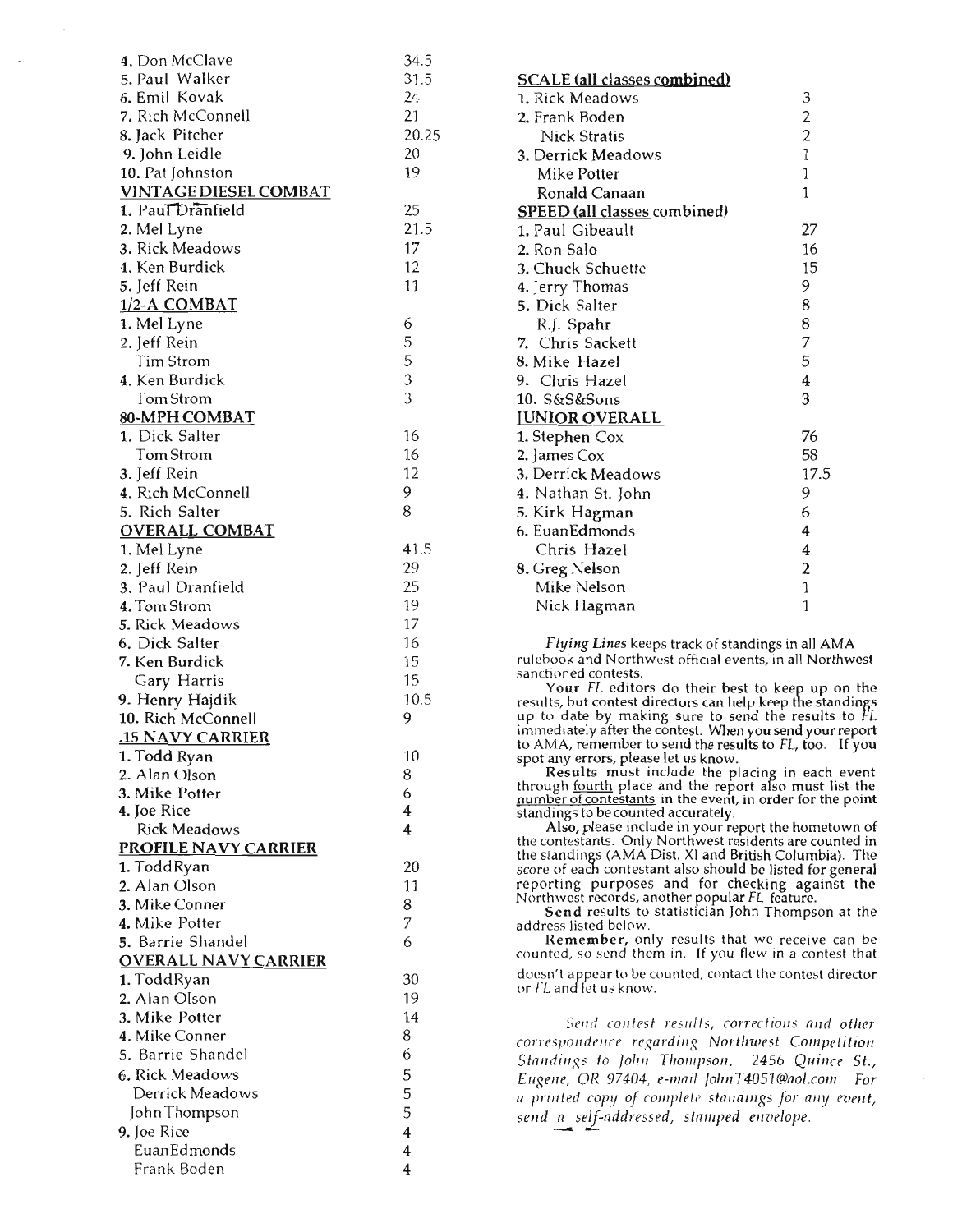#### 5 Rounds Nostalgia Diesel Combat, Mission, B.c. Canada. August 10.

#### Report by Mel Lyne.

Nine fliers assembled at Mission Wings flying site August 10 to do Diesel Combat in the blazing sun and heat. Bruce Matthews arrived 2 hours later (as usual) to make an even 10 fliers.

The first match featured a "solid" mid-air in which Rick Meadows' Dominator was totally destroyed. So much for conservative flying. The sun-baked ground proved to be too hard for many dorks, with motors breaking off or loosening the mounts.

Jeff Rein from Seattle lost a foam Yeti in another mid-air, and Ken Burdick mid-aired with Mel Lyne to lose his Dominator.

The scorching sun was a real factor as several mid-airs happened in the sun. Adrian Duncan and Henry Hadjik were the only fliers to go 5 matches with one airplane. The hard ground and frequent mid-airs created a lot of carnage throughout the day. Even the normally bullet-proof Dominators were taking a beating, with all three out by day's end.

Paul Dranfield lent out and used about 6 models, all of which are now repair jobs. Some motors were hard to get good settings on with the hot weather, and starting was noticeably more difficult. Frank Boden used several models as did Rick and Derrick Meadows.

Some very entertaining matches were flown, and after 25 matches the final standings had some surprizes. Henry was tied for second. Not bad for showing up with an unflown model with an MVVS diesel that would only run with a lump of balsa stuffed down the venturi! Henry's towering reach and flying style make him a very tough match. We are working on him to become more user-friendly in the centre circle. Gotta get him to do outside loops to un-wrap those line tangles. I think Henry won the most line tangles award!

Mike Connor ran the show, aided by timekeeper/cut counters Lorna Duncan and Duncan Mousseau. A possibility of 2 new diesel fliers there I hope. Mike used an interesting format of letting each match run until there was 5 minutes of actual combat. However, with long repair-time pit stops, some matches were running to 15 minutes or more, so a return to the 5 minute total time was used in rounds 4 and 5 to get 5 rounds finished.

Everyone had a good time, flew some neat matches, and got a little tanned. One lesson some of us are still learning is to have equipment tested and ready to go. It's a bit late to do it at the start of the match, even with our fun-fly format.

Best mid-air trophy went again to Rick Meadows, although Ken and JefTwere almost as deserving. In the end about 6 fliers tied for 2nd and 3rd. The guy that took first got whumped in his final match with Bruce Matthews, who got one clean cut on him. Mel was heard to say afterwards "His streamer must be Titanium, it just won't cut!"

Mel Lyne 8pts Jeff Rein 7pts **RACERS......................** Rick Meadows 7pts Henry Hajdik 7pts CLIP OUT BALLOT ON NEXT PAGE, Paul Dranfield 6pts (OR ENTIRE PAGE), PLACE YOlJR Ken Burdick 6pts VOTE, AND MAIL RIGHT AWAY. Bruce Duncan 4pts Adrian Duncan 2pts Frank Bowden 2pts THANK VOll!Derrick Meadows 1pt

Results Win=2pts, Tie=1pt, loss=0 pts.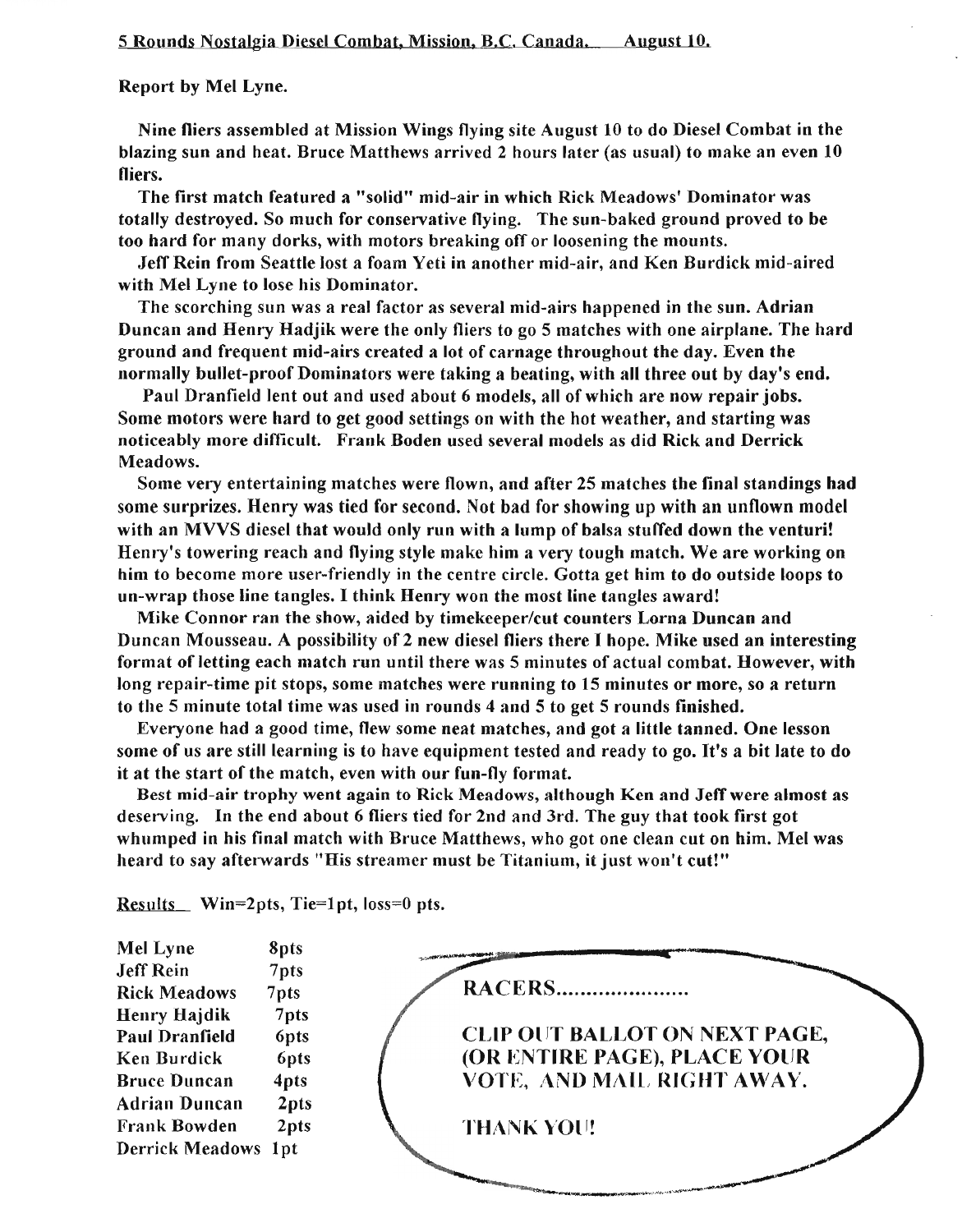# / /Clown **Race** rules update proposed

/

/

/

/

/

/

**•• Revision:** The intent is to clarify gray areas in the rules.

Northwest Flying Clown Race continues to evolve as one of the favorite Northwest CL racing events. As a result, what started as a local club event in the Tri-Cities area of Washington, with informal rules, continues to demand more clear and specific regulations.

During the past year, several of the gray areas in the existing rules were pointed out. These rules were approved by Flying Lines reader ballot in April of 1996.

Interestingly, some of the gray areas have been spotted by fliers from outside the Northwest, as the Clown Race event spreads nationwide. We've had questions about it from the East Coast and from Southern California.

This issue of Flying Lines includes a revised Clown Race rules proposal.

This proposal is intended to clarify those gray areas without making substantial changes in the original intent or current practices of Clown Race. Some of the language is taken from the Northwest Sport Race rules, which have worked well for many years with very few revisions.

Underlined portions of the proposed rules as published here contain new wording. Strikethrough portions would be deleted if these rules are approved.

The enclosed ballot is intended for your input. Please participate in the Northwest rulesmaking process by filling out a ballot and sending it to the address below. Deadline for ballots is Jan. 1, but don't wait - send 'em in now.

Final rules will be published in an upcoming issue, and will be the official rules for 1998.

For those new to the Northwest rulesmaking process, a little background: Flying *Lilles* has since 1979 operated as a clearinghouse for Northwest regional event rules, to ensure that fliers in contests throughout the region can know what to expect when they show up to fly in a contest. Standardized rules also make it possible for the newsletter to keep standings and records  $\rightarrow$ those standings and records require that the approved rules be used, to ensure fair comparison.

Rules and rules changes are proposed via the newsletter. Any Northwest flier can propose changes, with the assistance of the rules coordinator. John Thompson serves as the rules coordinator, and handles the administrative work of proposals, ballots, etc. He also maintains files of current and past rules. Rules currently in place. in the Northwest system include: Northwest Sport Race, Northwest Super Sport Race, Flying Clown Race, Northwest Goodyear, 80mph combat, and .15 Carrier.

Our thanks for help in preparing the Clown Race update proposal go to: Kenn Smith, Paul Rice, Mac and Todd Ryan and Mike Hazel.

#### **BALLOT**

• The enclosed Clown Race rules proposal updates several provisions intended to clarify gray areas in the rules. This proposal is ...

#### . Acceptable Not acceptable

Comments:

Please provide your name and address. Voting is restricted to AMA members residing in District XI and MAAC members residing in British Columbia.

Name\_\_\_\_\_\_\_\_\_\_\_\_\_\_\_\_\_\_\_\_\_ Address \_\_\_\_\_\_\_\_\_\_\_\_\_\_\_\_\_\_\_\_\_\_\_

Mail ballots to: John Thompson 2456 Quince 8t. Eugene, OR 97404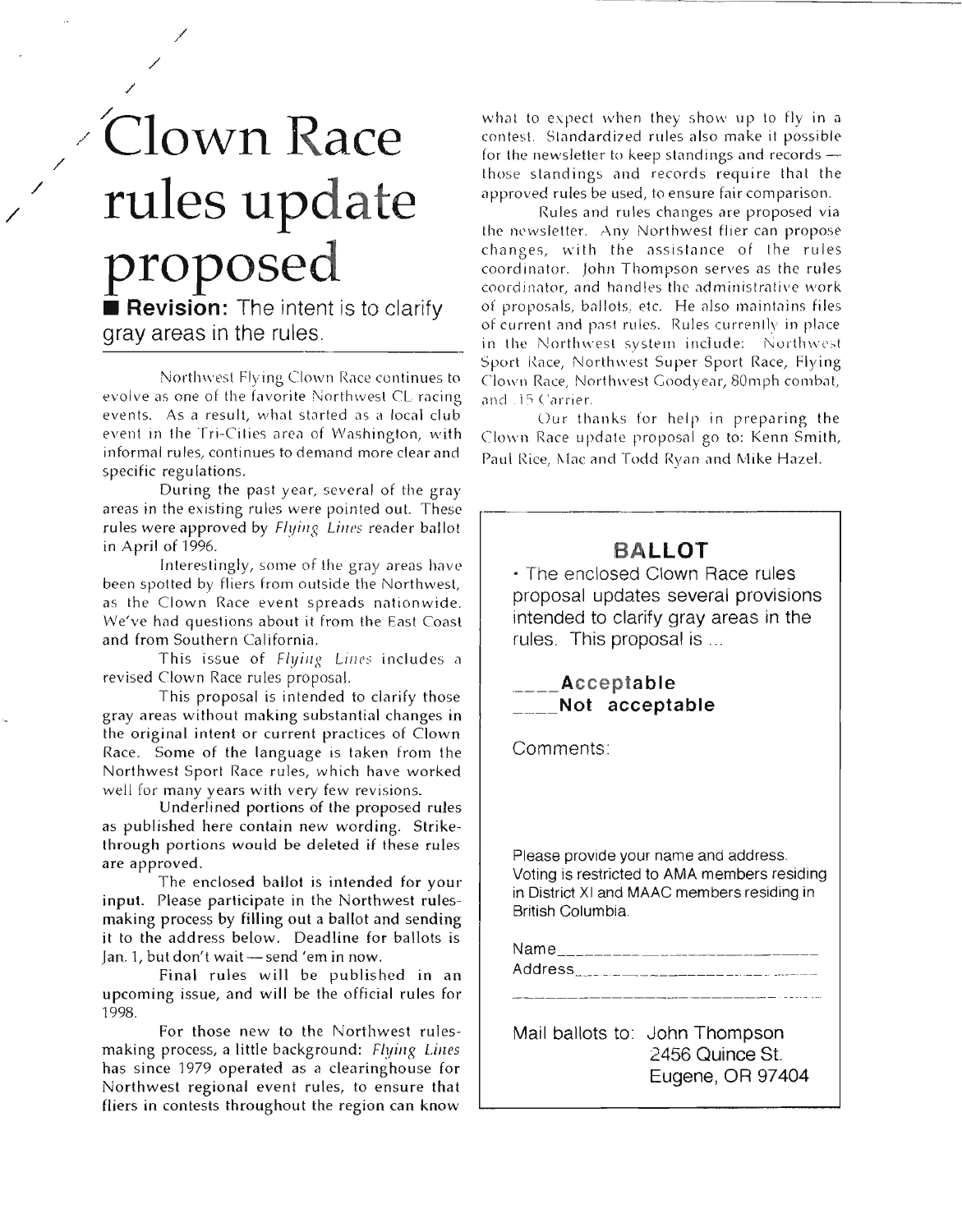#### NORTHWEST FLYING CLOWN RACE

1. PURPOSE: This event is intended for all fliers and pit crews interested in a simple racing event which uses a common aircraft, emphasizes both speed and economy, and encourages the use of a wide variety of engines.

2. All AMA control-line unified racing rules apply, except as follows:

2.1. Airplanes and the entire control systems shall undergo a pull test of 25 pounds. Lines are .015 stranded steel. Length is 52 feet, plus or minus 6 inches, measured from the center of the handle to the fuselage.

3. Engine: Any design or make of piston engine is allowed, except that maximum engine displacement is limited to .19 cubic inches. Modifications are not restricted within the limits of the AMA safety code.

4. Fuel tank: Any design of fuel tank is allowed, including pressure systems, except as follows:

**4.1.** Fuel capacity is restricted to 1 ounce, with a  $+5\%$  tolerance, 31cc maximum.

4.2. The fuel tank shall be fully external of the plane, on the outboard side of the fuselage, and entirely in front of the leading edge.

4.3. All tank vents are limited to a maximum size of  $1/8$ -inch outside diameter. A spring-loaded pinchoff device capping the overflow vent on a uniflow tank is permitted.

5. Fuel: Glow fuel shall contain a maximum of 10 percent nitromethane with 20 percent lubricant and the rest methanol. Glow fuel will be supplied by the contest management. Diesel engines may use diesel fuel.

6. Aircraft: The only aircraft allowed is the PDQ Flying Clown or faithful replica. Changes to the planform, profile, or wing thickness are prohibited. Wheels must be at least 1 inch in diameter, and be spaced laterally about 7 inches.

7. No hot gloves, fast fills, or trick pitting equipment is allowed.

7. Prohibited equipment: Hot glove electrical contact systems, fast-fill setups and fuel shutoffs are prohibited. Shutoffs may be installed on the plane for testflying, but must be bypassed during races.

8. Races: All preliminary heats and the final race will be timed for 15 minutes from start to finish. The contestant with the most laps wins. Preliminary heats may be  $7-1/2$  minutes if agreed to by a majority of contestants or required by contest time constraints. Records shall not be established for heats less than 15 minutes. There shall be either two or three pilots in heat races. At least three aircraft shall advance to the feature race. The decision on the number of feature entries shall be made by the event director in advance before the start of any preliminary heats. If more than three planes advance to the feature, races will involve at least two and no more than three airplanes.

 $\mathbf{I}(\mathbf{I}) = \mathbf{I}(\mathbf{I})$ 

jmt/ cbbb / FL/ rev:6-10-94 / 4 /15/96\* \* ballot revProposal 8/26/97-10/22/97 jmt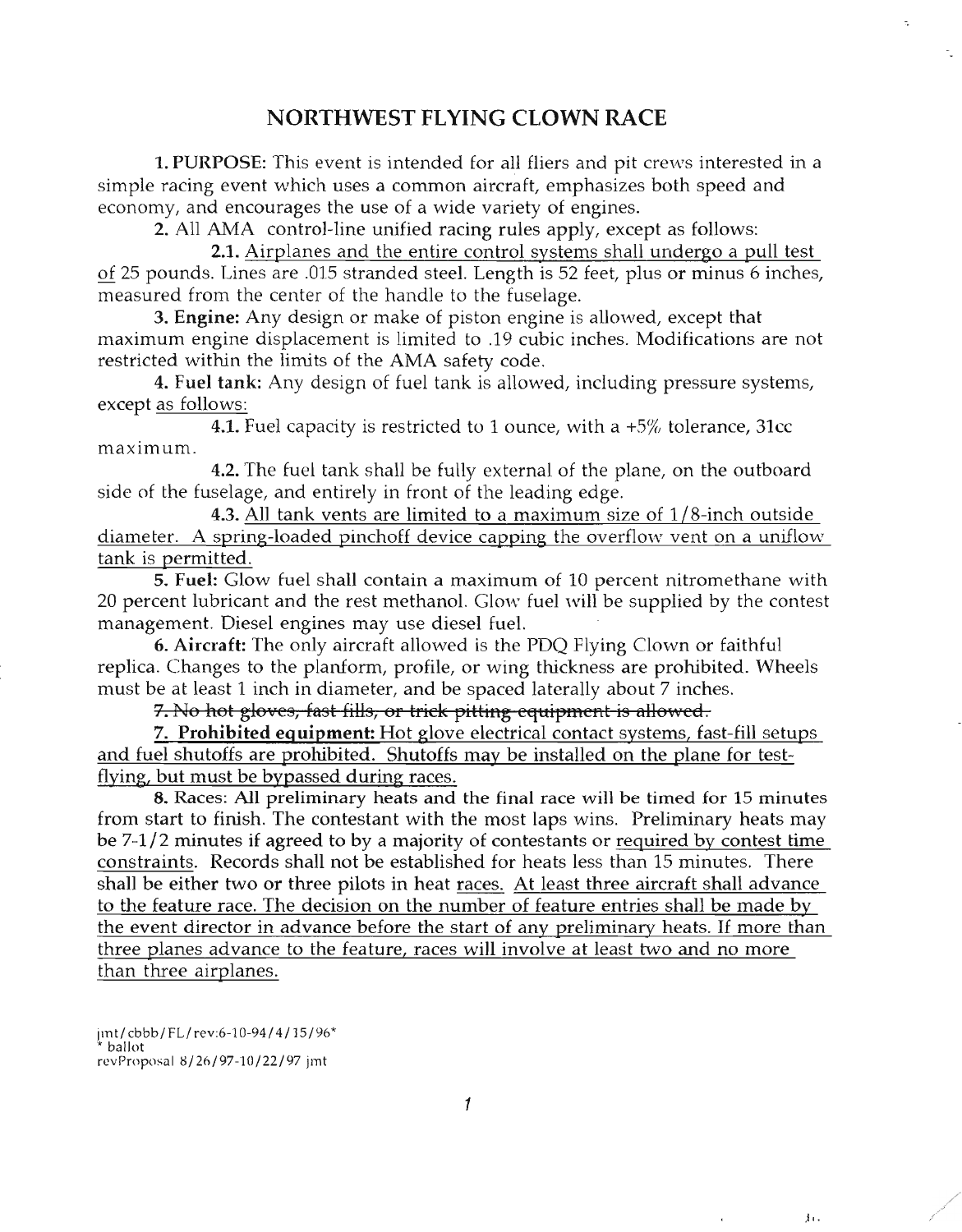#### **FORCET THE PARTIES..............**

#### **FORCET THE FOOTBALL.............**

#### **••.•.••••.•••••••.••••••••••• IT 5 T....I TO CO IFL".IIt:J**

**ANNOUNCING THE THIRD ANNUAL WOLF**

- ----------

# **NEW YEARS DA Y FUN FL Y**

#### **(JANUARY 1ST, 1998)**

#### **SALEM, OREGON**

**\*\*\*\*\*\*\*\*\*\*\*\*\*\*\*\*\*\*\*\*\*\*\*\*\*\*\*\*\*\*\*\*\*\*\*\*\*\*\*\*\*\*\*\*\***

#### **"BRING WHA T YOU GOT, AND FLYWHA T YOU BRUNG"**

#### **SPECTATORS AND VISITORS WELCOME**

#### **10AM T03PM**

**FEATURED THIS YEAR WILL BE FRIENDLY COMPETITION IN THE FOLLOWING EVENTS................................** 

#### **NORTHWEST SPORT RACE**

**NORTHWEST FLYING CLOWN RACE**

#### **AMA ENDURANCE**

#### NOTE........ **A PRACTICE AND CLINIC SESSION WILL PRECEDE EACH RACING EVENT. NOVICE RACERS ARE PARTICULARL Y INVITED TO COME AND RACE.**

**KEEP WARM! HOT CHILI AND HOT DRINKS WILL BE AVAILABLE**

**\*\*\*\*\*\*\*\*\*\*\*\*\*\*\*\*\*\*\*\*\*\*\*\*\*\*\*\*\*\*\*\*\*\*\*\*\*\*\*\*\*\*\*\*\*\*\*\*\*\*\*\*\*\*\*\*\*\*\*\*\***

#### **THE DETAILS:**

SITE: BILL RIEGEL MODEL AIRPARK, SALEM AIRPORT. FROM 1-5, TAKE EXIT 253 AND HEAD WEST, LEFT AT 25TH. AMA SANCTION NUMBER 80056. AMA OR MAAC REQUIRED FOR PARTCIPATION. MEMBERSHIP AVAILABLE ON SITE<br>FEATURED EVENTS ARE PER CURRENT AMA AND NORTHWEST RULES. FUEL FOR RACING EVENTS SUPPLIED. FEATURED EVENTS ARE PER CURRENT AMA AND NORTHWEST RULES. ENTRY FEE OF \$5.00 COVERS ANY OR ALL EVENTS. NO ENTRY FEE REQUIRED FOR NON-EVENT FLYING. THE EXACT SCHEDULE OF EVENTS WILL BE DETERMINED BY LEVEL OF ENTRY AND PERHAPS THE WEATHER. CONTEST DIRECTOR: MIKE HAZEL PHONE: (503) 364-8593 E-MAIL: ZZCLSPEED@AOL.COM

THIS EVENT SPONSORED BY THE WESTERN OREGON CONTROL LINE FLYERS, AMA CHARTER CLUB #3464

 $\mathcal{L}^{(1)}$